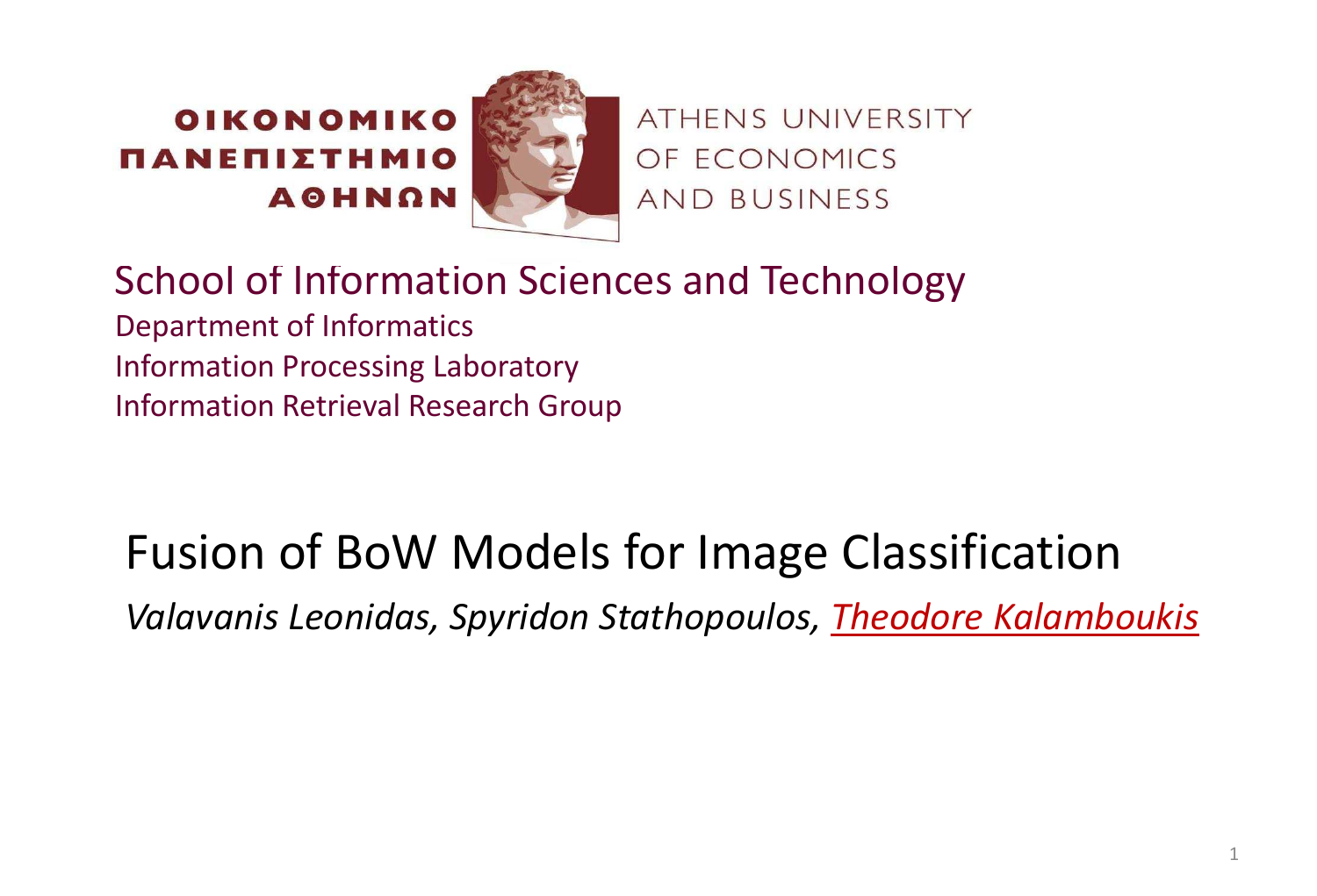Fusion (BoVW, BoC) in an early stage.

Our Contribution: a novel implementation and generalization of BoC model that takes into account spatial information of colors based on Quad Tree Decomposition of images (QBoC).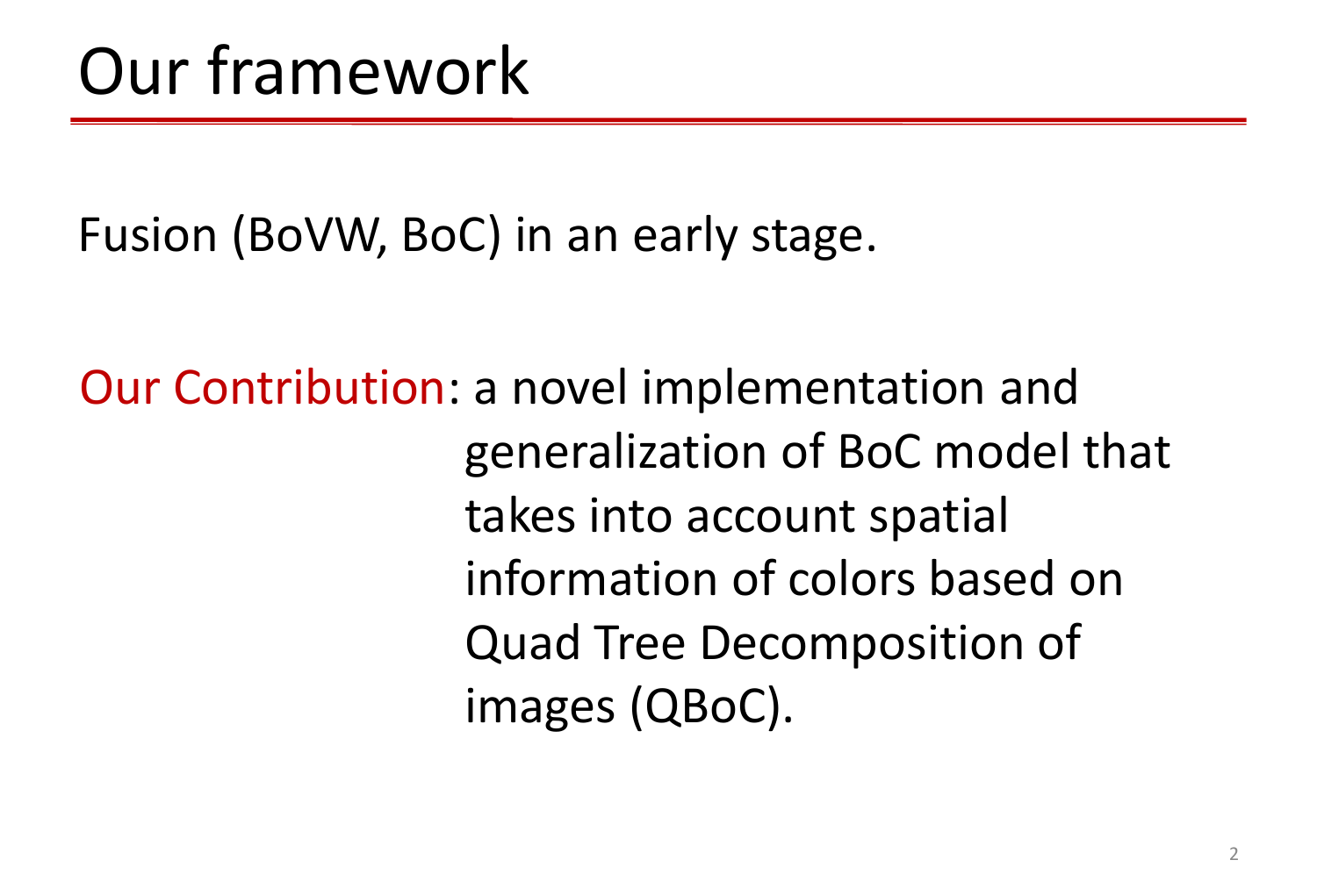## Bag of Visual Words Model (BoVW)

#### Construction of the visual vocabulary



#### DSIFT

Software : VLFeat (http://www.vlfeat.org/matlab/vl\_phow.html)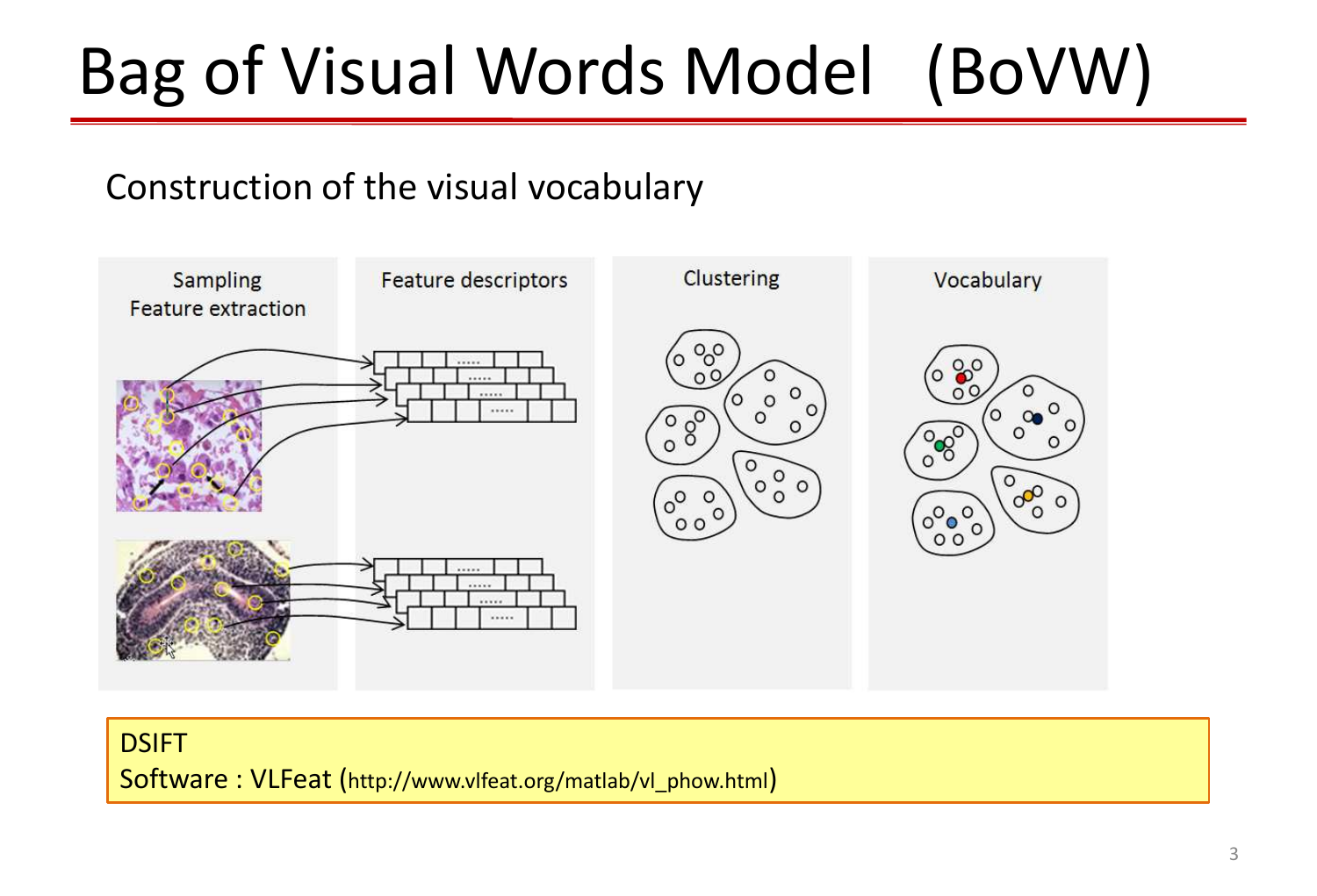### BoVW – image representation

#### for each key-point in the image find the nearest visual word

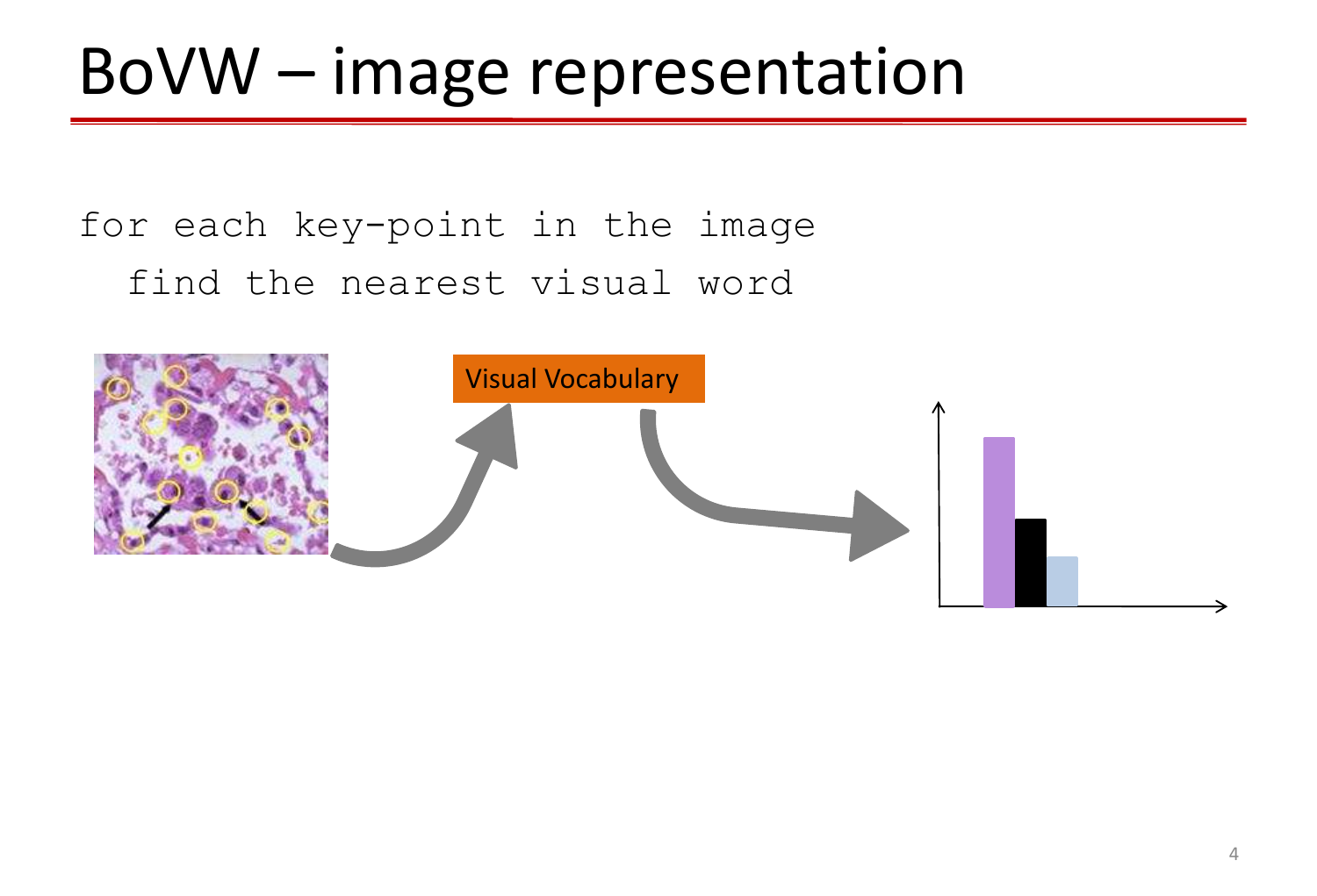### PHOW











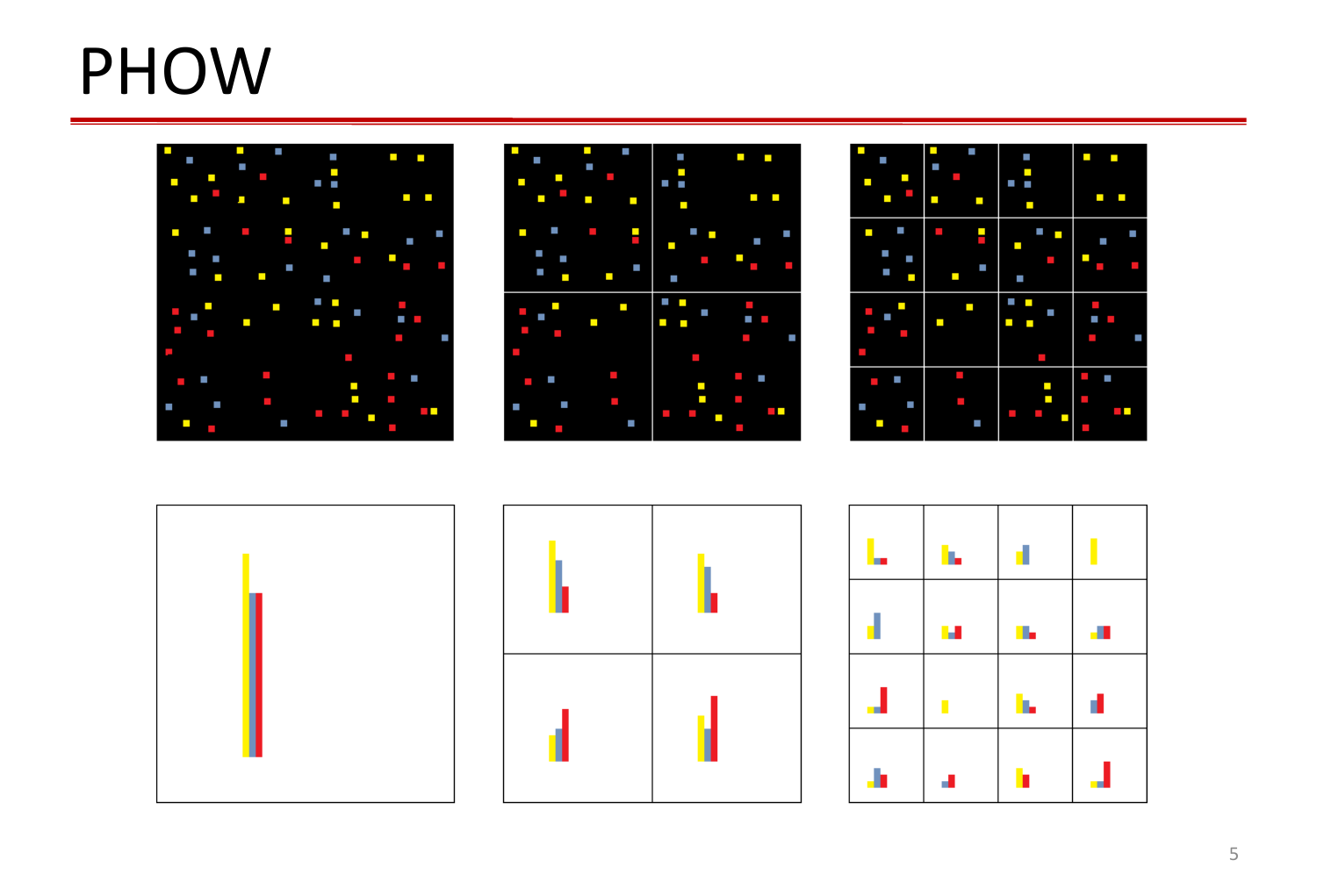### Bag of Colors Model



Wengert, C., Douze, M., Jégou, H.: Bag-of-colors for improved image search. In: Proceedings of the 19th International Conference on Multimedia 2011, Scottsdale, AZ, USA, November 28 - December 1, 2011. (2011) 1437-1440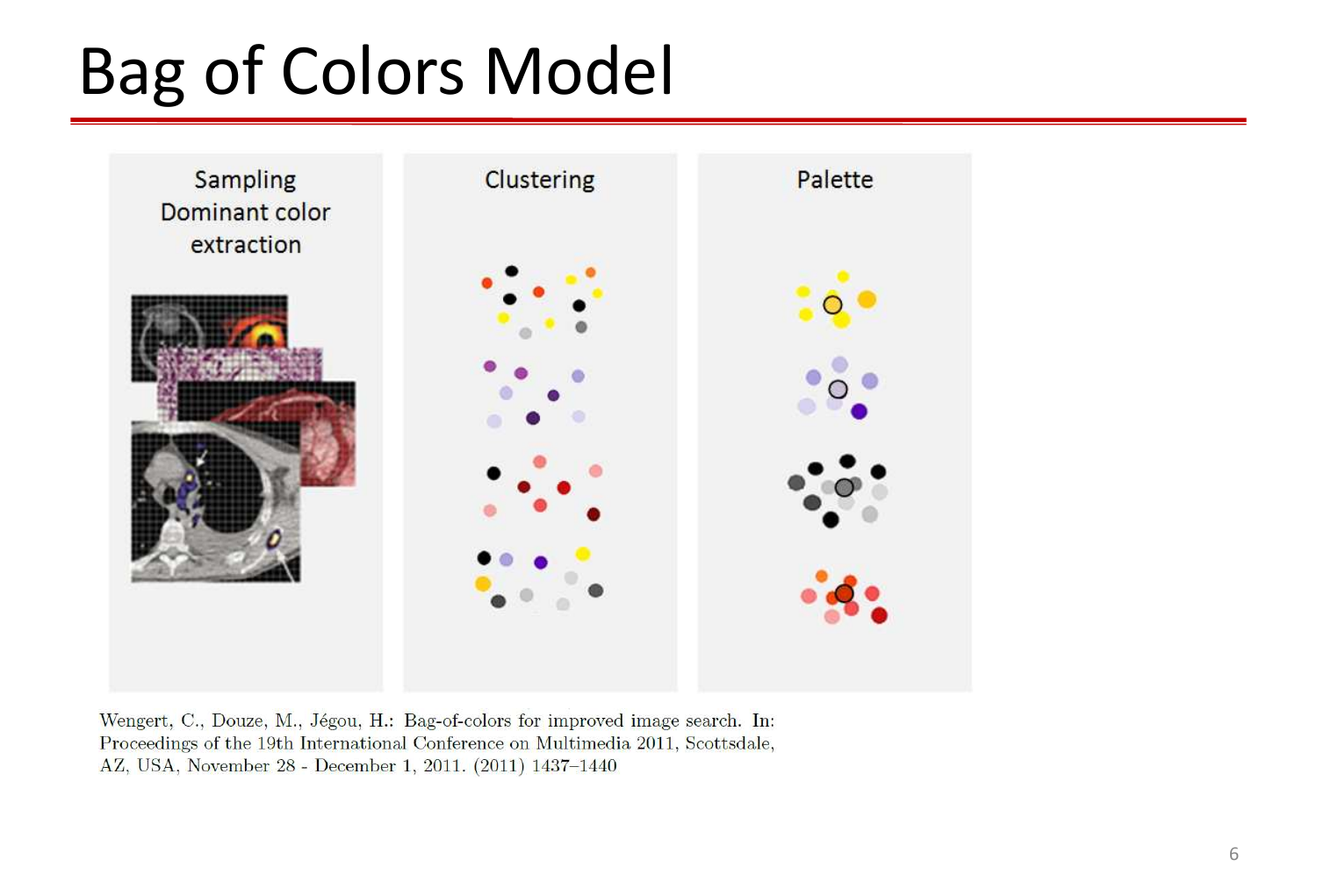### BoC image representation

#### for each pixel in the image find the nearest color from the palette

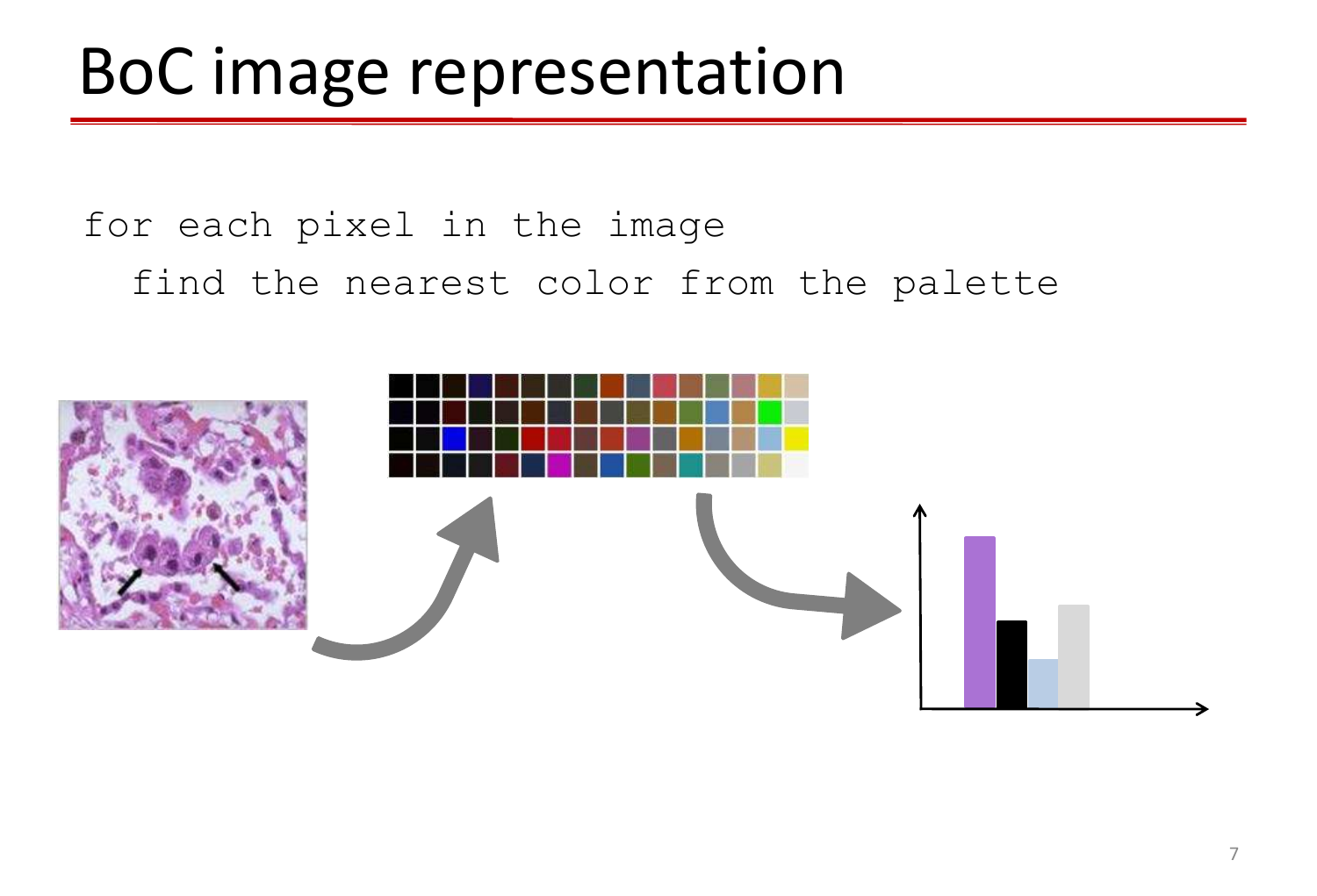### Local Bag of Colors Model



Clustering with k-means into M clusters (Visual Words)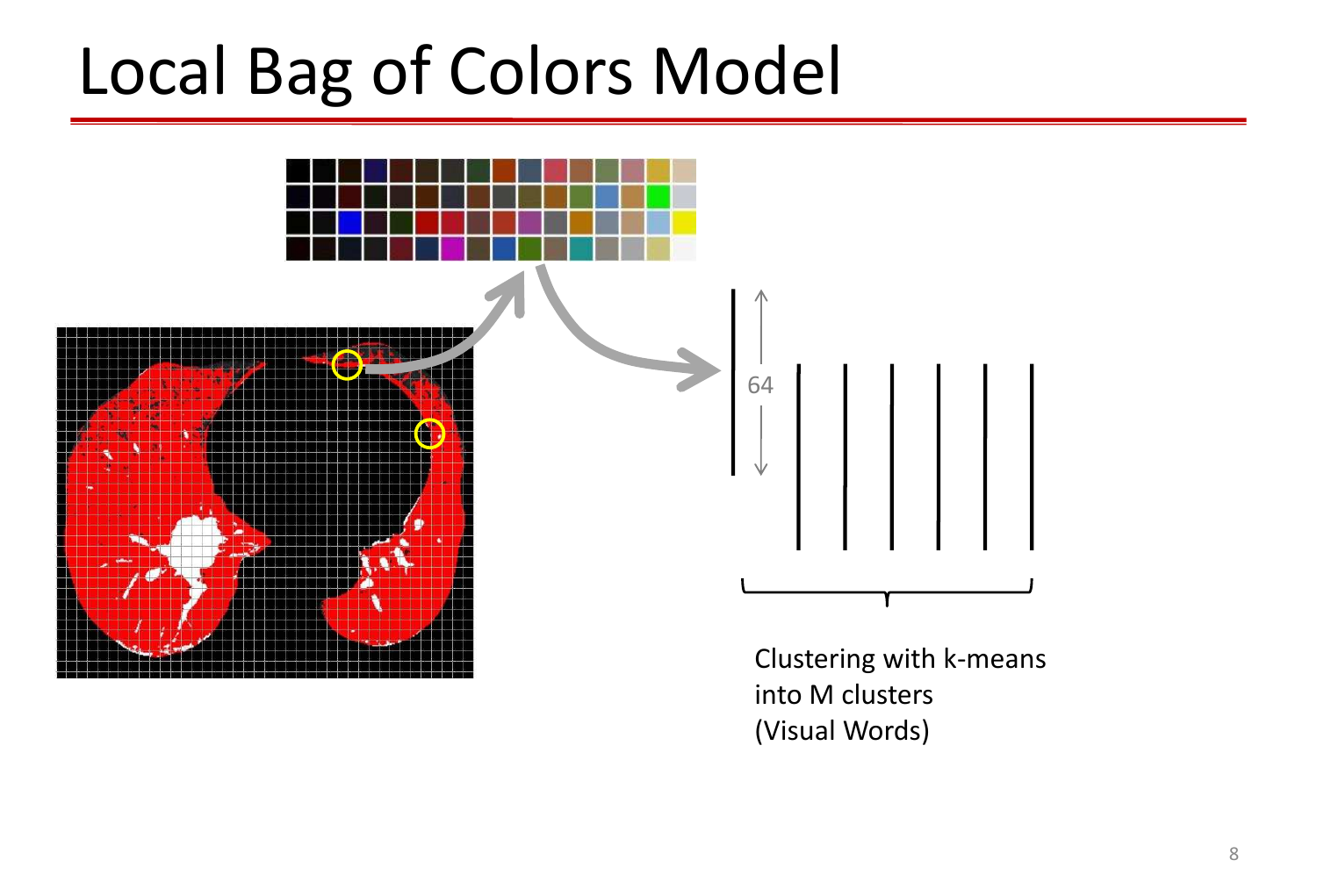### Quad Tree Decomposition



Khan, M., Ohno, Y.: A hybrid image compression technique using quadtree decomposition and parametric line fitting for synthetic images. Advances in Computer Science and Engineering  $1(3)$  (2007) 263–283

https://www.mathworks.com/matlabcentral/fileexchange/9485-quadtree-decomposition--encoding--anddecoding-of-rgb-image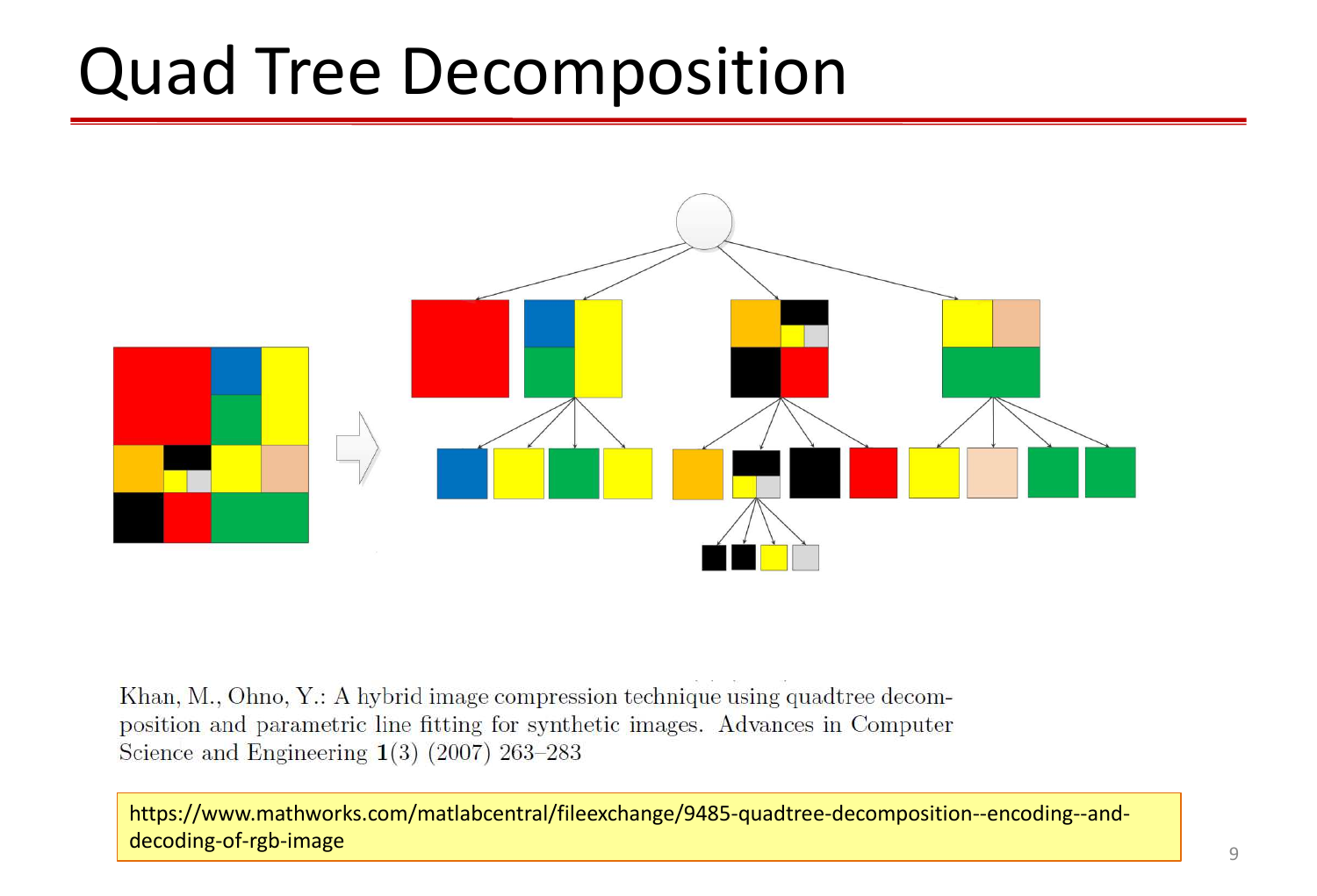### Quad Bag of Colors



{sqr, hor, ver}\_level\_color

(color=the index of the color in the palette)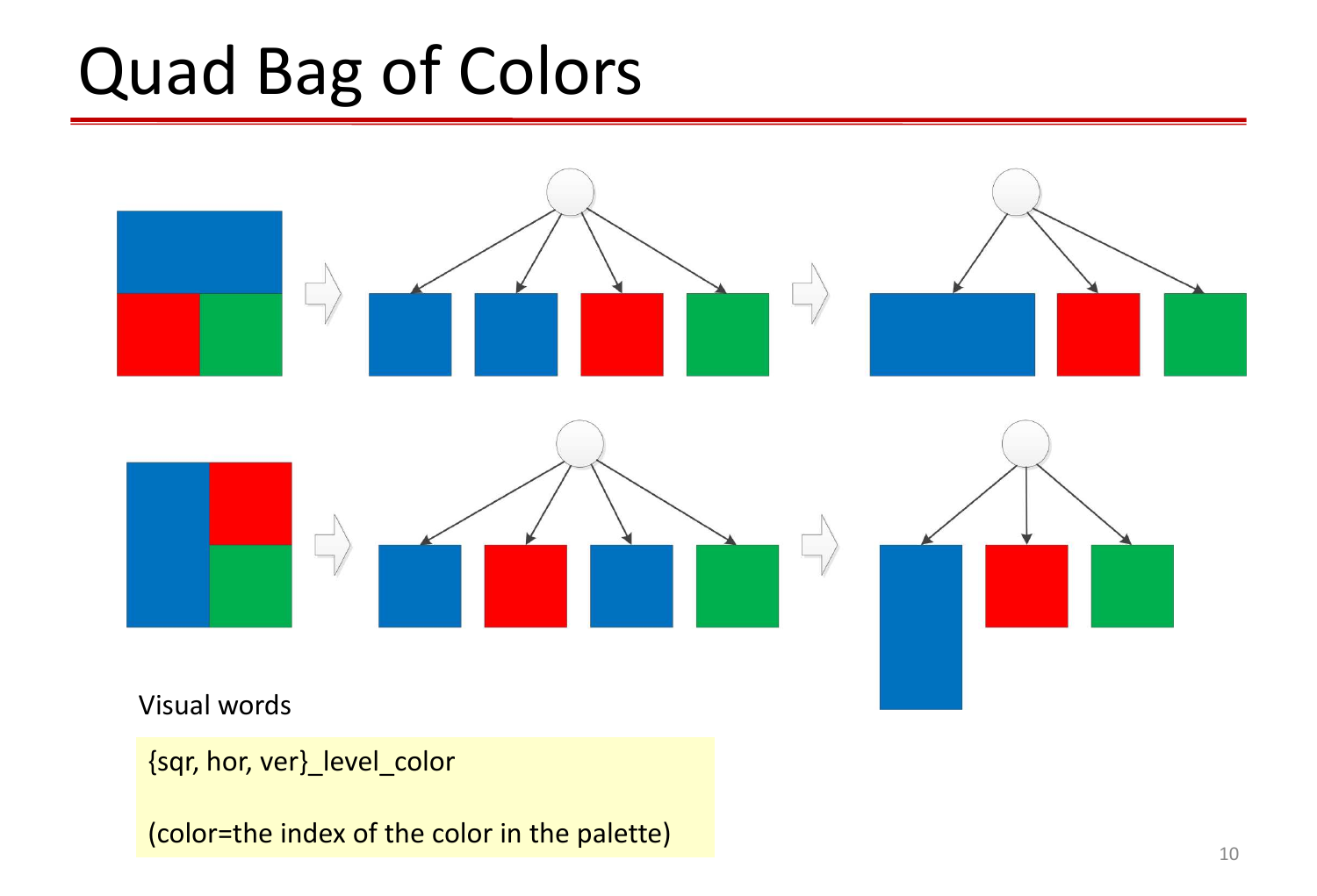|                                                                                              | category    |                            |        | CLEF-2016 CLEF-2016 |            |
|----------------------------------------------------------------------------------------------|-------------|----------------------------|--------|---------------------|------------|
| <b>Early Fusion</b>                                                                          |             | Train                      | Test   | Train               |            |
|                                                                                              |             |                            |        |                     | (extended) |
|                                                                                              |             | D3DR                       | 201    | 96                  | 201        |
|                                                                                              |             | <b>DMEL</b>                | 208    | 88                  | 208        |
|                                                                                              |             | <b>DMFL</b><br><b>DMLI</b> | 906    | 284                 | 906        |
| <b>Train set</b><br>Test set                                                                 |             |                            | 696    | 405                 | 696        |
|                                                                                              |             | <b>DMTR</b>                | 300    | 96                  | 300        |
|                                                                                              |             | DRAN                       | 17     | 76                  | 71         |
|                                                                                              |             | DRCO                       | 33     | 17                  | 55         |
| <b>PHOW</b>                                                                                  | <b>PHOW</b> | DRCT                       | 61     | 71                  | 71         |
|                                                                                              |             | DRMR                       | 139    | 144                 | 139        |
|                                                                                              |             | DRPE                       | 14     | 15                  | 30         |
|                                                                                              |             | <b>DRUS</b>                | 26     | 129                 | 58         |
| <b>QBoC</b>                                                                                  | <b>QBoC</b> | <b>DRXR</b>                | 51     | 18                  | 72         |
|                                                                                              |             | <b>DSEC</b>                | 10     | 8                   | 39         |
|                                                                                              |             | <b>DSEE</b><br><b>DSEM</b> | 8<br>5 | 3<br>6              | 29<br>23   |
|                                                                                              | <b>DVDM</b> | 29                         | 9      | 80                  |            |
|                                                                                              | <b>DVEN</b> | 16                         | 8      | 80                  |            |
|                                                                                              | <b>DVOR</b> | 55                         | 21     | 55                  |            |
|                                                                                              |             | <b>GCHE</b>                | 61     | 14                  | 61         |
| Original data (distributed by the organizers)<br>$\mathbf{I}$ .                              |             | GFIG                       | 2954   | 2085                | 2954       |
| Enriched train set with image from imageCLEF 2013<br>II.                                     |             | GFLO                       | 20     | 31                  | 116        |
|                                                                                              | GGEL        | 344                        | 224    | 344                 |            |
|                                                                                              |             | <b>GGEN</b>                | 179    | 150                 | 179        |
|                                                                                              | <b>GHDR</b> | 136                        | 49     | 136                 |            |
|                                                                                              | <b>GMAT</b> | 15                         | 3      | 35                  |            |
| Late Fusion:<br>$SCORE(g, C) = max(w \times P_{PHOW}(g, D) + (1 - w) \times P_{QBOC}(g, C))$ |             |                            | 88     | 20                  | 88         |
|                                                                                              |             |                            | 1      | 2                   | 29         |
|                                                                                              |             | GSCR                       | 33     | 6                   | 33         |
|                                                                                              |             | GSYS                       | 91     | 75                  | 91         |
|                                                                                              |             | <b>GTAB</b>                | 79     | 13                  | 79         |
|                                                                                              |             | <b>TOTAL</b>               | 6776   | 4166                | 7258       |
|                                                                                              |             |                            |        |                     |            |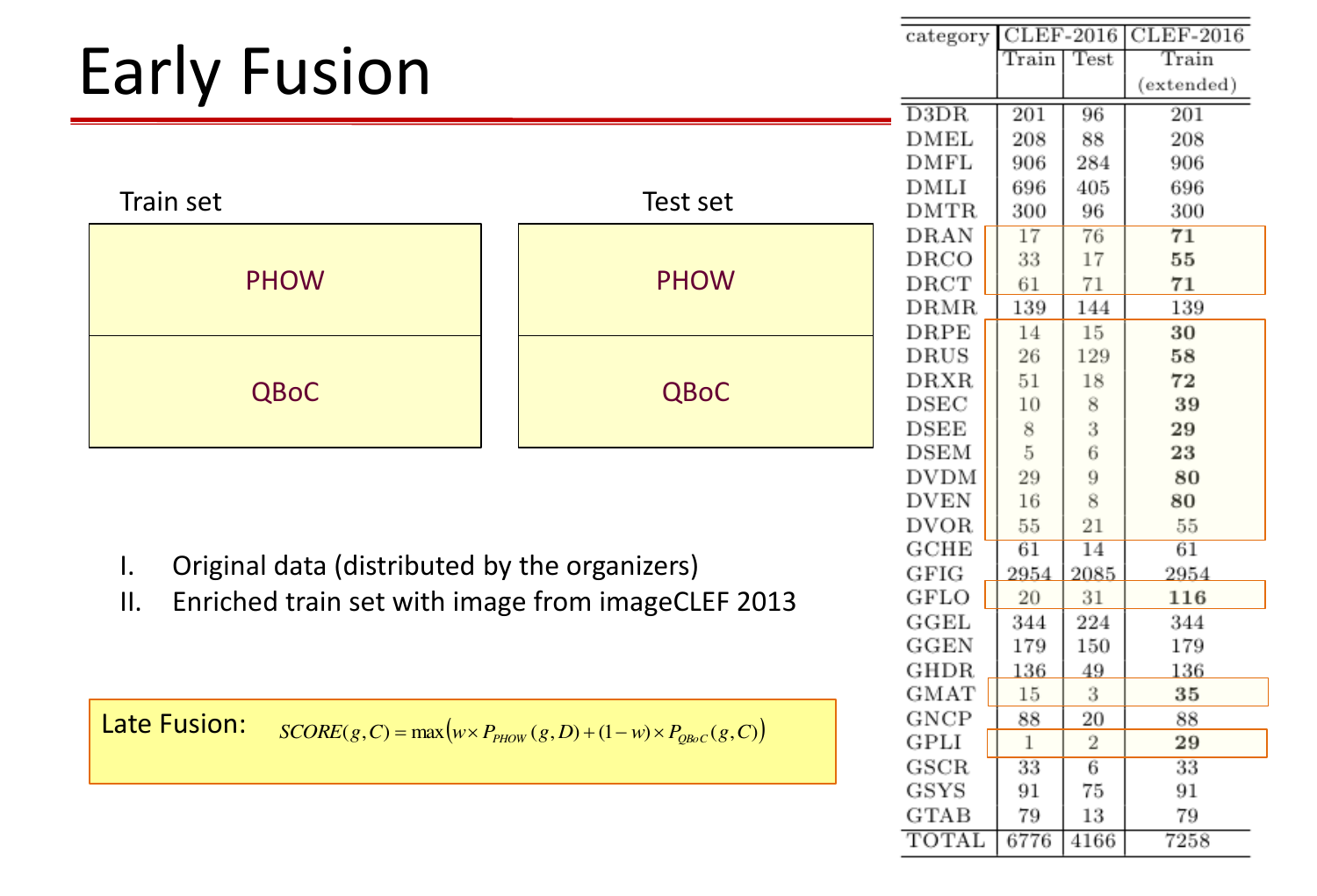### SVM classifier

- **LIBLINEAR -- A Library for Large Linear Classification**  <https://www.csie.ntu.edu.tw/~cjlin/liblinear/>
- **Efficient Additive Kernels via the Homogeneous Kernel Map**  [http://www.robots.ox.ac.uk/~vgg/software/homkermap/#r1](http://www.robots.ox.ac.uk/~vgg/software/homkermap/)
- **Homogeneous kernel map** <http://vision.princeton.edu/pvt/SiftFu/SiftFu/SIFTransac/vlfeat/doc/api/homkermap.html>

*R.-E. Fan, K.-W. Chang, C.-J. Hsieh, X.-R. Wang, and C.-J. Lin. [LIBLINEAR: A library for large linear classification](https://www.csie.ntu.edu.tw/~cjlin/papers/liblinear.pdf)  [Journal of Machine Learning Research](http://www.jmlr.org/) 9(2008), 1871-1874.*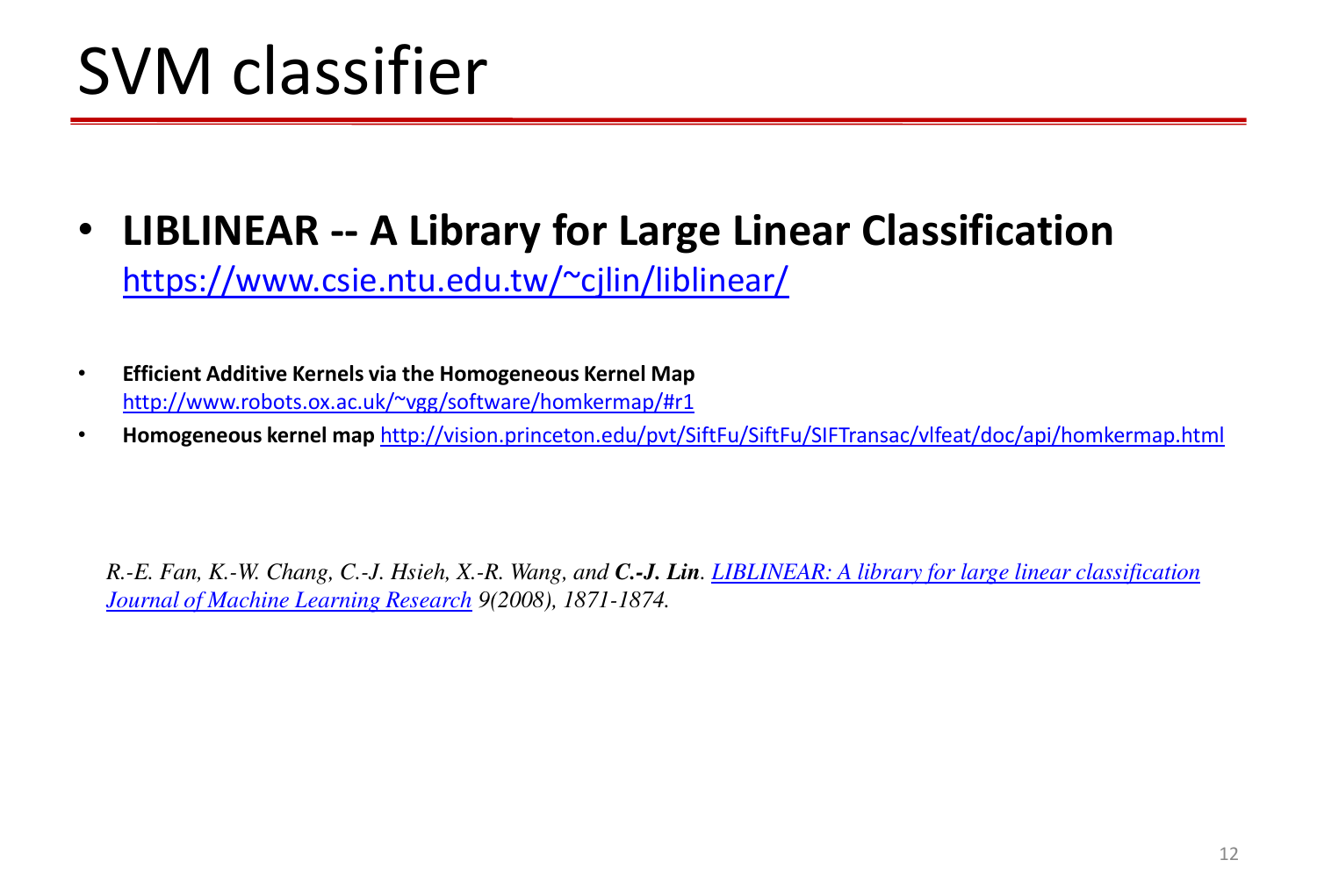### Submitted Runs

|             | <b>BCSG</b> | SC_BCSG_run8_DeCAF_ResNet-152_PseudoInverse.txt                            |        | 85.38 |
|-------------|-------------|----------------------------------------------------------------------------|--------|-------|
|             | <b>BCSG</b> | SC_BCSG_run1_Visual.txt                                                    | visual | 84.46 |
|             | IPL         | SC_enriched_GBOC_1x1_256_RGB_Phow_Default_1500_EarlyFusion.txt             | visual | 84.01 |
|             | IPL         | SC_enriched_GBOC_1x1_128_HSV_Phow_RGB_1500_EarlyFusion.txt                 | visual | 83.46 |
| <b>IPL</b>  |             | SC_enriched_GBOC_1x1_128_HSV_Phow_RGB_1500_LateFusion.txt                  |        | 82.66 |
|             | <b>IPL</b>  | SC_enriched_GBOC_1x1_128_RGB_Phow_Default_1500_LateFusion.txt              |        | 82.50 |
| <b>IPL</b>  |             | SC_original_GBOC_1x1_256_RGB_w_0.6_Phow_Default_1500_w_0.4_EarlyFusion.txt | visual | 81.73 |
|             | IPL         | SC_original_GBOC_1x1_256_RGB_Phow_Default_1500_EarlyFusion.txt             | visual | 8170  |
|             | <b>IPL</b>  | SC_original_GBOC_1x1_128_RGB_Phow_Default_1500_EarlyFusion.txt             | visual | 81.32 |
|             | <b>BCSG</b> | SC_BCSG_run7_GoogLeNet-PReLU-Xavier.txt                                    | visual | 81.03 |
|             | IPL         | SC_original_GBOC_1x1_256_RGB_Phow_Default_1500_LateFusion.txt              | visual | 80.17 |
|             | IPL         | SC_original_GBOC_1x1_128_HSV_Phow_RGB_1500_LateFusion.txt                  | visual | 80.14 |
|             | <b>IPL</b>  | SC original GBOC 1x1 128 RGB Phow Default 1500 LateFusion.txt              | visual | 79.45 |
|             | <b>BMET</b> | SC-BMET-subfig-test-prob-sum.txt                                           | visual | 77.55 |
| <b>BMET</b> |             |                                                                            |        |       |
|             |             | SC-BMET-subfig-test-score-sum-merged.txt                                   | visual | 77.53 |
|             | <b>BMET</b> | SC-BMET-subfig-test-score-sum-cropscale.txt                                | visual | 77.50 |
|             | <b>BMET</b> | SC-BMET-subfig-test-majority.txt                                           | visual | 77.26 |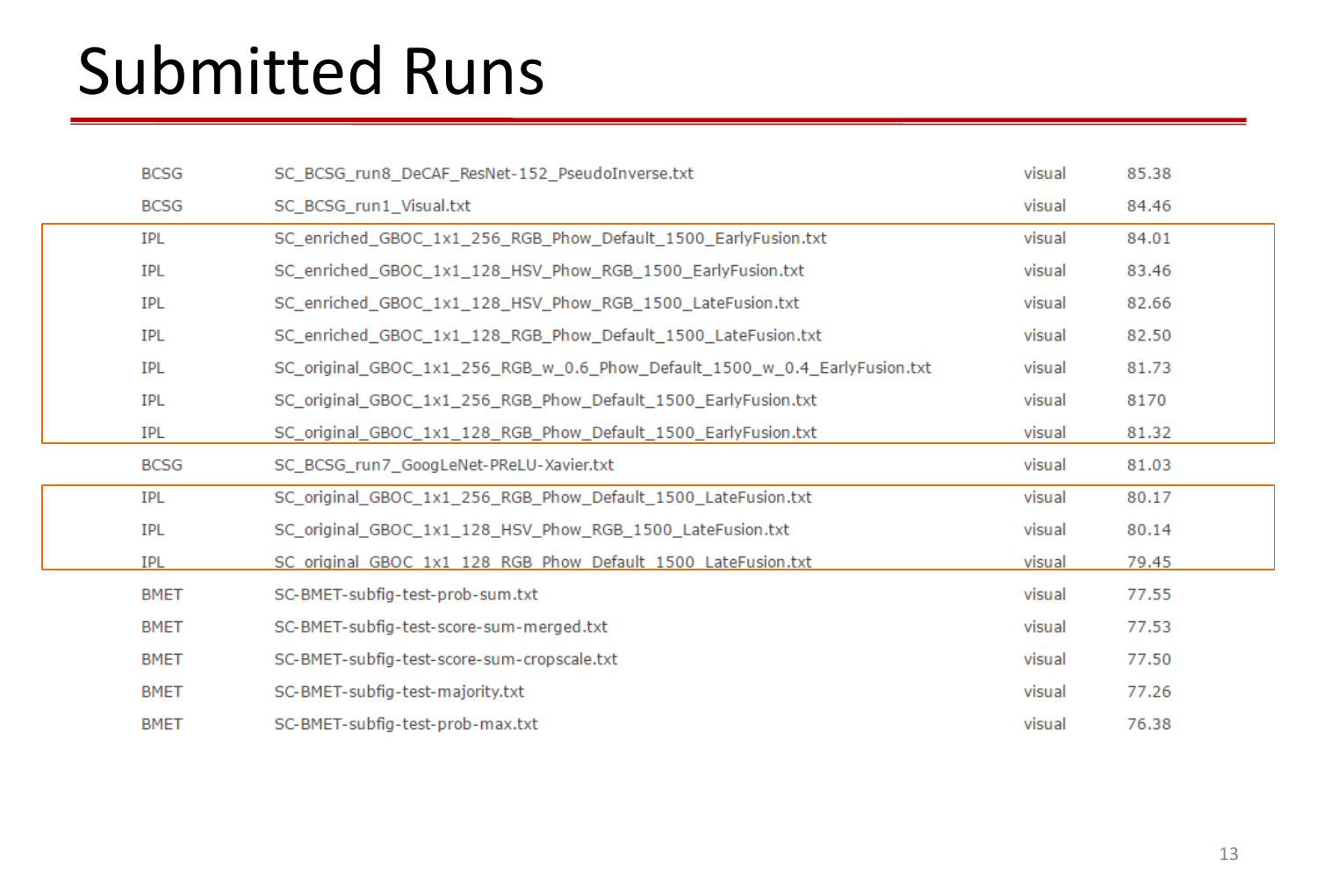### Evaluation of our framework

|                 |                | <b>Textual</b> |                 |
|-----------------|----------------|----------------|-----------------|
| <b>Best Run</b> | <b>Visual</b>  | (word2vec)     | <b>Mixed</b>    |
| 2011            | 83.59 (XRCE)   | 70.41<br>(IPL) | 86.91 (XRCE)    |
| <b>BoWs</b>     | 85.84          | 77.34          | 88.57           |
| 2012            | (IBM)<br>69.70 | 41.30<br>(ITI) | 66.20 (medGIFT) |
| <b>BoWs</b>     | 71.80          | 61.40          | 77.90           |
| 2013            | 80.79<br>(IBM) | 64.17<br>(IBM) | (IBM)<br>81.68  |
| <b>BoWs</b>     | 83.04          | 68.63          | 85.71           |
| 2016            | 85.38<br>BCSG) | BCSG)<br>72.22 | (BCSG)<br>88.43 |
| <b>BoWs</b>     | 85.15          | 73.48          | 87.78           |